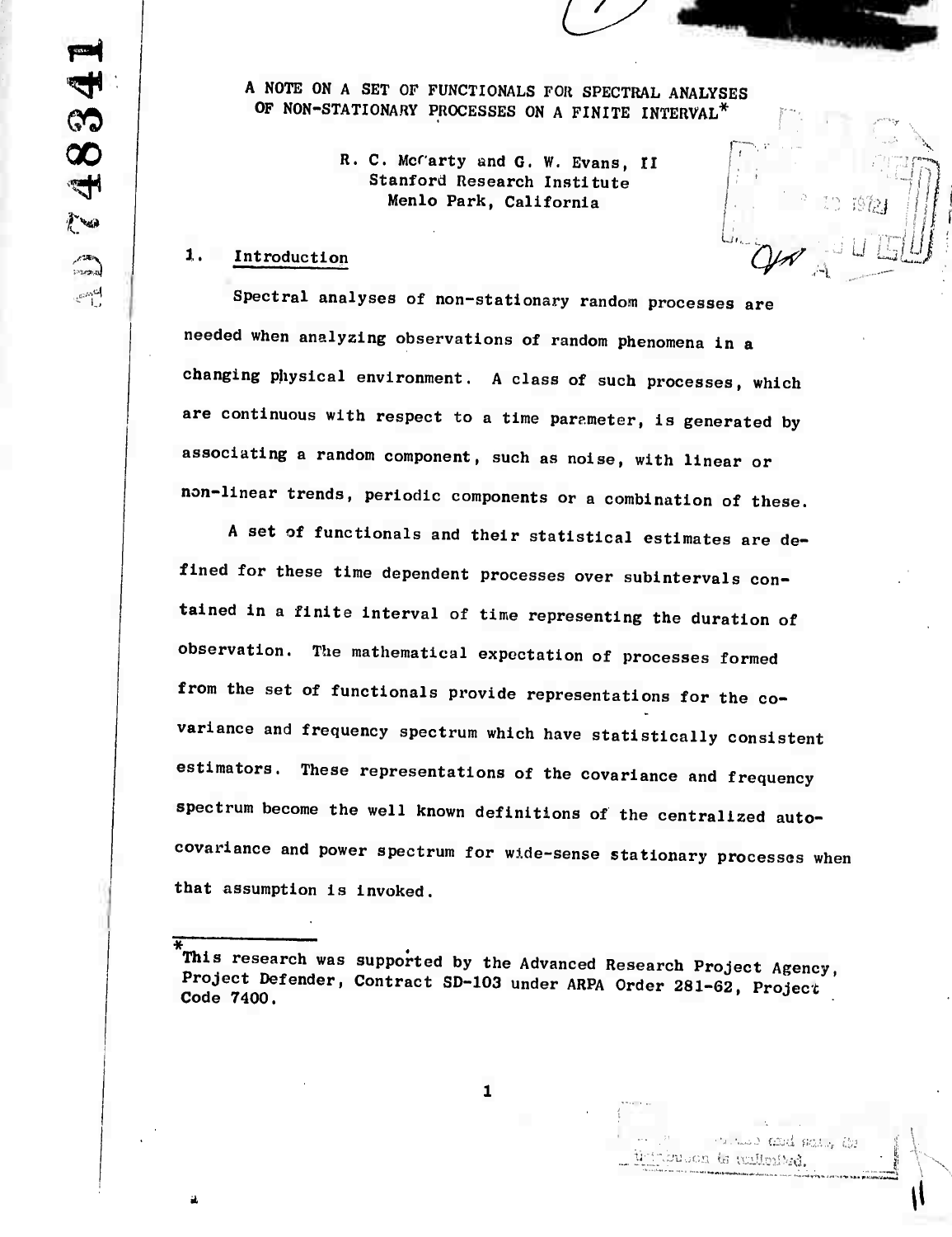### Notation, Definitions, and Assumptions  $2.$

We define a continuous parameter random process  $\{Y_t; t \in [T^*, T^{**}]\}$ to be strictly non-stationary over the finite interval of observation  $[T^*,T^{**}]$  if all orders of the associated probability distributions are time dependent and consequently all orders of the defining moments are continuous functions of time. The process is said to be wide sense non-stationary if at least the probability distributions associated with the covariance function are time dependent. Functionals and relations between them that are valid when the associated distributions are time dependent, are also true for time independent distributions. Thus in all statements and proofs we assume time dependent distributions. Further, we assume that those orders of the process moments necessary for proofs exist for each  $t \in [T^*,T^{**}]$  and that each such moment is integrable in the Riemann sense over that interval.

Given a continuous parameter non-stationary random process  $\{Y_{+};t\in[T^*,T^{**}]\}$  and sample functions  $y(t)$  thereof, we form sequences of subintervals  $[t'-s,t'+s]$  dependent on a midtime  $t'$  such that

i. Y<sub>t</sub> and y(t) are considered for  $t'-T \leq t \leq t'+T$ ,  $0 \leq T \leq S$ and

ii.  $Y_{t+\tau}$  and  $y(t+\tau)$  are considered for  $t'-T \leq t \leq t' + T$ , and  $r-S \leq \tau \leq S-T$ .

That is, for each  $t' \in [T^*,T^{**}]$ , we require

ŧ

 $[t'-T, t'+T] \subset [t'-S, t'+S] \subset [T*, T^{**}]$ 

 $\boldsymbol{2}$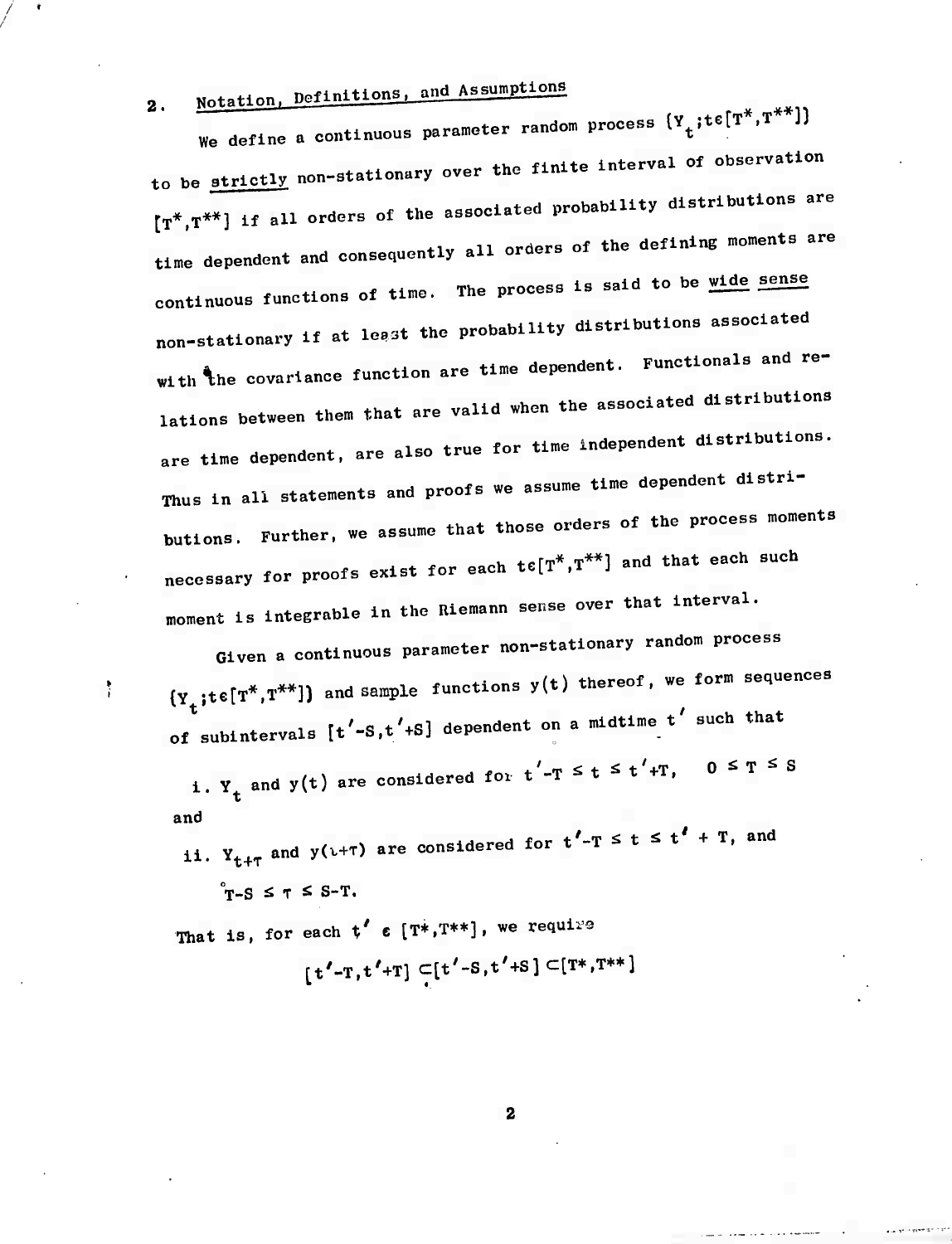**We define the linear random functlonals (stochastic Integrals)**

$$
A_{T}(Y_{t}; t') = \frac{1}{2T} \int_{t'-T}^{t'+T} Y_{t} dt
$$
  
\n
$$
A_{T}(Y_{t+T}; t') = \frac{1}{2T} \int_{t'-T}^{t'+T} Y_{t+T} dt
$$
  
\n
$$
A_{T}(Y_{t}Y_{t+T}; t') = \frac{1}{2T} \int_{t'-T}^{t'+T} Y_{t}Y_{t+T} dt
$$
 (2.1)

**to exist for each real function Y of the process (Y ;te[T\*,T\*\*]) t t where Te[T-S,S-T] . The process moments and their time Integrals that we assume to exist are**

$$
-\infty < \operatorname{EY}_{t}^{n} < \infty
$$
\n
$$
-\infty < \operatorname{EY}_{t+\tau}^{n} < \infty
$$
\n
$$
-\infty < \operatorname{EY}_{t+\tau}^{n} < \infty, \tag{2.2}
$$

**for n:=l,2,3,4l and**

$$
-\infty < \int_{t}^{t} + T \operatorname{EY}^{n} dt < \infty
$$
  
\n
$$
-\infty < \int_{t}^{t} + T \operatorname{EY}^{n} t + \tau dt < \infty
$$
  
\n
$$
-\infty < \int_{t}^{t} \operatorname{EY}^{n} t + \tau dt < \infty
$$
  
\n
$$
-\infty < \int_{t}^{t} \operatorname{EY}^{n} t^{n} t + \tau dt < \infty
$$
 (2.3)

for  $\mathbf{t}\in[t'-T,t'+T],\subset[t'-S,t'+S]\subset[T^*,T^{**}]$  and  $\mathbf{t}\in[T-S,S-T].$  With the **assumption that the linear operations of mathematical expectation and integration with respect to the parameter may** *be* **interchanged, the**

 $\mathbf{3}$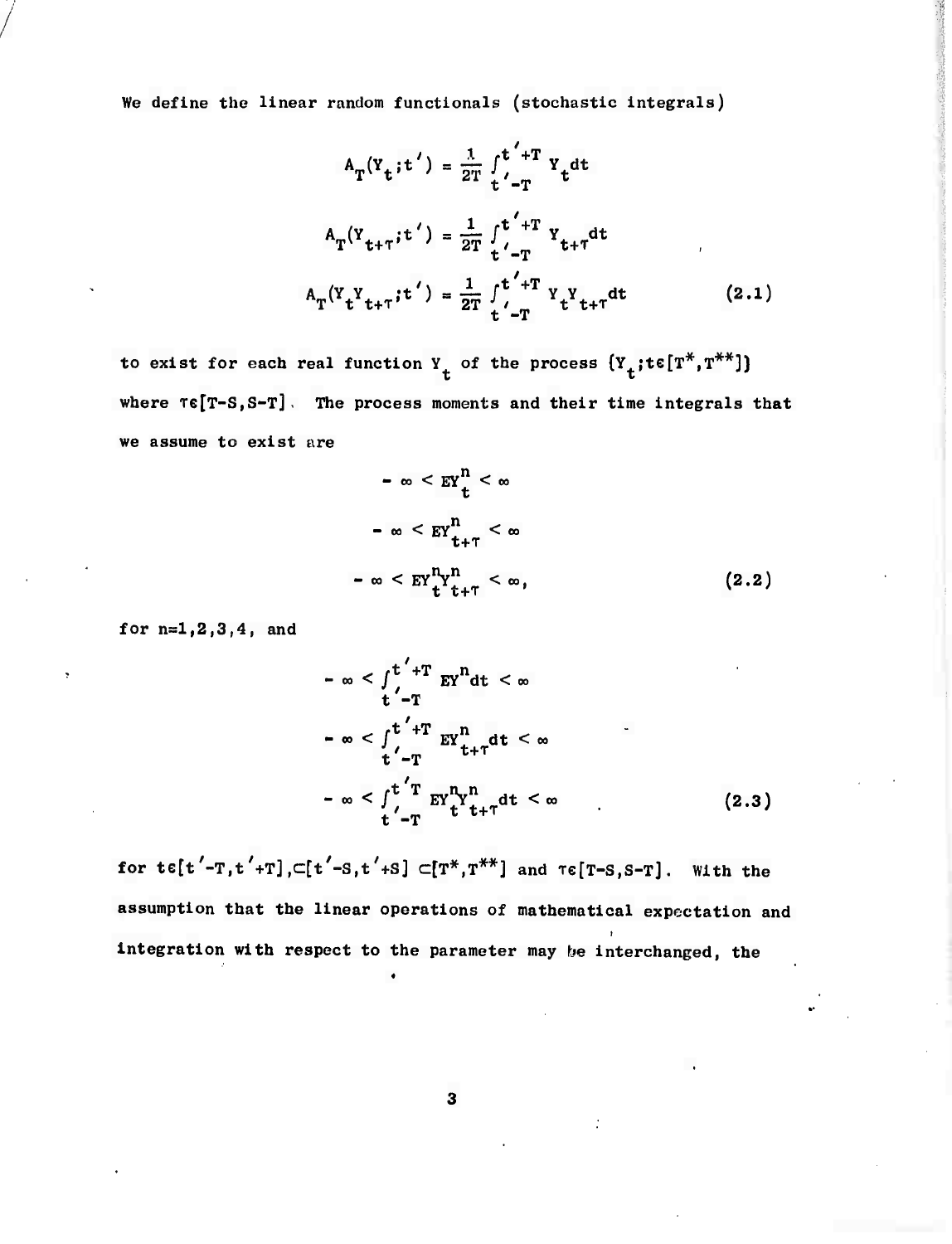**following statements may IKJ made for the functionals of (2.1)**

$$
EA_T(Y_t^n; t') = A_T(EY_t^n; t')
$$
  
\n
$$
EA_T(Y_{t+\tau}^n; t') = A_T(EY_{t+\tau}^n; t')
$$
  
\n
$$
EA_T(Y_t^n t_{t+\tau}^n; t') = A_T(EY_t^n t_{t+\tau}^n; t').
$$
\n(2.4)

**With these basic assumptions and definitions, we proceed to generalized definitions for the covariance, spectral representation, their estimators, and proofs for the consistency of these estimators.**

## **3. Covariance**

**The centralized covariance for the non-stationary random process**  ${Y}_{t}$ **;tc[T<sup>\*</sup>,T<sup>\*\*</sup>]**) is defined with the functionals of (2.1) by

$$
\Psi_{\mathbf{T}}(\tau; t') = A_{\mathbf{T}}(\text{EY}_{t} Y_{t+\tau}; t') - A_{\mathbf{T}}(\text{EY}_{t}; t') A_{\mathbf{T}}(\text{EY}_{t+\tau}; t') \qquad (3.1)
$$

for  $\tau \in [T-S, S-T]$  and any subinterval  $[t'-T, t'+T] \subset [t'-S, t'+S] \subset [T^*, T^{**}]$ . **For wide sense stationary processes the definition of (3.1) reduces to**

$$
\psi_{\mathbf{T}}(\tau) = \mathbf{E} \mathbf{Y}_{\mathbf{t}} \mathbf{Y}_{\mathbf{t}+\tau} - \mathbf{E}^2 \mathbf{Y}_{\mathbf{t}}
$$

**and to**

ţ

$$
\psi_{\mathbf{T}}(\tau; t') = A_{\mathbf{T}}(\Upsilon_t \Upsilon_{t+T}; t') - A_{\mathbf{T}}(\Upsilon_t; t') A_{\mathbf{T}}(\Upsilon_{t+T}; t')
$$

**for deterministic processes.**

**An important consideration concerning the properties of the covariance of <sup>a</sup> non-stationary process is that it need not be an even function of T. This is evident when one considers <sup>a</sup> process involving a time dependent non-trivial polynomial trend. Therefore, unlike wide • sense stationary processes, this property must be reflected in the definition of a spectral representation for non-stationary processes.**

**4**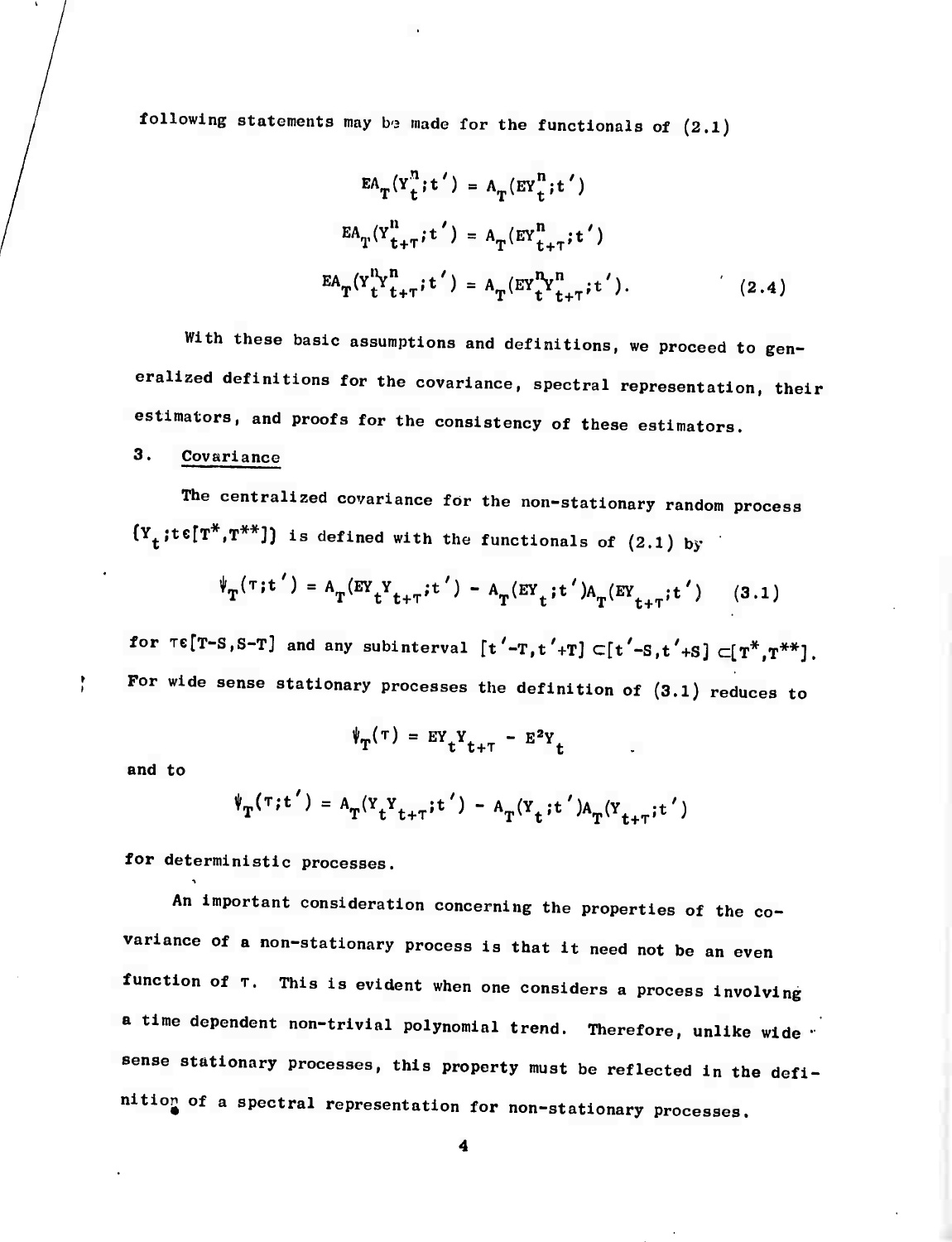### 4. <sup>A</sup> Spectral Representation

Since It la possible that

$$
\psi_T(\tau;t') \neq \psi(-\tau;t')
$$
 (4.1)

**for TGJT-SJS-T], then a spectral representation for a non-stationary process** over  $[t'-s, t'+s] \subset [T^*, T^{**}]$ 

$$
\Phi(\mathbf{nw}_{S-T};t') = \left| \frac{1}{2(S-T)} \int_{T-S}^{S-T} \psi_T(\tau;t') \cos(\mathbf{nw}_{S-T} \tau) d\tau \right| + \left| \frac{1}{2(S-T)} \int_{T-S}^{S-T} \psi_T(\tau;t') \sin(\mathbf{nw}_{S-T} \tau) d\tau \right|
$$

$$
= \left| A_{S-T} [\psi_T(\tau;t') \cos(\mathbf{nw}_{S-T} \tau)] \right| + \left| A_{S-T} [\psi_T(\tau;t') \sin(\mathbf{nw}_{S-T} \tau)] \right| \qquad (4.2)
$$

**where**  $w_{S-T} = \pi/(S-T)$ . This spectral representation for a non**stationary process has the desired properties that**

- **a**.  $\Phi(\mathbf{nw}_{\mathbf{S-T}}; \mathbf{t}') \ge 0$  for  $\mathbf{nw}_{\mathbf{S-T}} \ge 0$
- **b. if (4.1) holds, the Fourier sine transform is non-zero and is not neglected, and**
- **c.** for  $\psi_{\text{T}}(\tau;\textbf{t}') = \psi_{\text{T}}(-\tau;\textbf{t}')$ , the definition of  $\Phi(\text{nw}_{\text{c}-\text{T}};\textbf{t}')$  is  $\Phi(\mathbf{nw}_{\mathbf{S-T}}; \mathbf{t}') = \mathbf{A}_{\mathbf{S-T}}[\psi_{\mathbf{T}}(\tau; \mathbf{t}')) \cos(\mathbf{nw}_{\mathbf{S-T}}(\tau))$

**which is the power spectrum often stated for random-periodic processes.**

**In general, the spectral representation (4.2) no longer enjoys** the **i**gverse **transform relationship** with  $\psi_{\text{m}}(\tau; t')$ . The **inverse transform relation does occur for the preceding property c. I.e., when the Fourier sine transform is** zero and  $\Phi(\mathbf{nw_{S-T}}; t')$  **is** positive definite.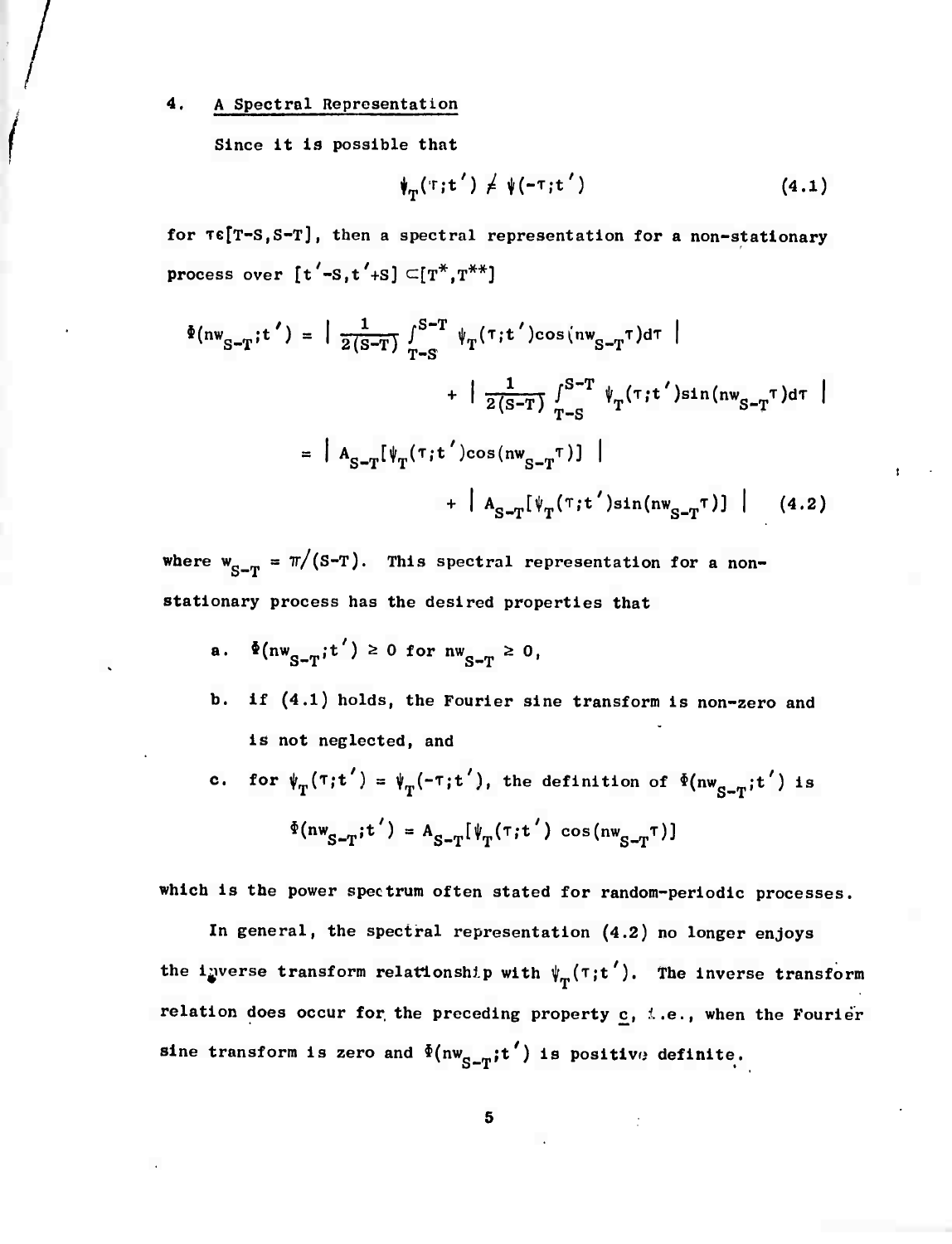### **5. An Estimate for the Covariance Functional**

**TECHNOLOGY** 

Assume that we possess M independent sample functions  $\tau_m(t)$ , **111=1,2,... (M, of the continuous non-stationary random process**  ${Y}_{t}$ ; $t \in [T^*, T^{**}]$ . Then for all t on any subinterval  $[t'-T, t'+T]$ **Cft'-S.t'+S] ^[T\*,T\*\*] and Te[s-T,T-S], the following expectations exist**

$$
Ey_{m}(t) = EY_{t}
$$
  
\n
$$
Ey_{m}(t+\tau) = EY_{t+\tau}
$$
  
\n
$$
Ey_{m}(t)y_{m}(t+\tau) = EY_{t}Y_{t+\tau}
$$
\n(5.1)

**for each**  $m=1,2,...,M$ . **Prom**  $(2.4)$  **we** have

$$
EA_T[y_m(t);t'] = A_T[Ey_m(t);t'] = A_T(EY_t;t')
$$
  
\n
$$
EA_T[y_m(t+T);t'] = A_T[Ey_m(t+T);t'] = A_T(EY_{t+T};t')
$$
  
\n
$$
EA_T[y_m(t)y_m(t+T);t'] = A_T[Ey_m(t)y_m(t+T);t'] = A_T(EY_tY_{t+T};t').
$$
\n(5.2)

**Next, we define an estimate for the covariance functional of (3.1) in terms of the M sample functions y (t) as m**

$$
\Psi_{\text{MT}}(\tau; t') = \frac{1}{M} \sum_{i=1}^{M} A_{\text{T}}[y_i(t)y_i(t+\tau); t']
$$
  

$$
- \frac{1}{M^2} \sum_{j=1}^{M} A_{\text{T}}[y_j(t); t'] \sum_{k=1}^{M} A_{\text{T}}[y_k(t+\tau); t'] \quad (5.3)
$$

 $\bf 6$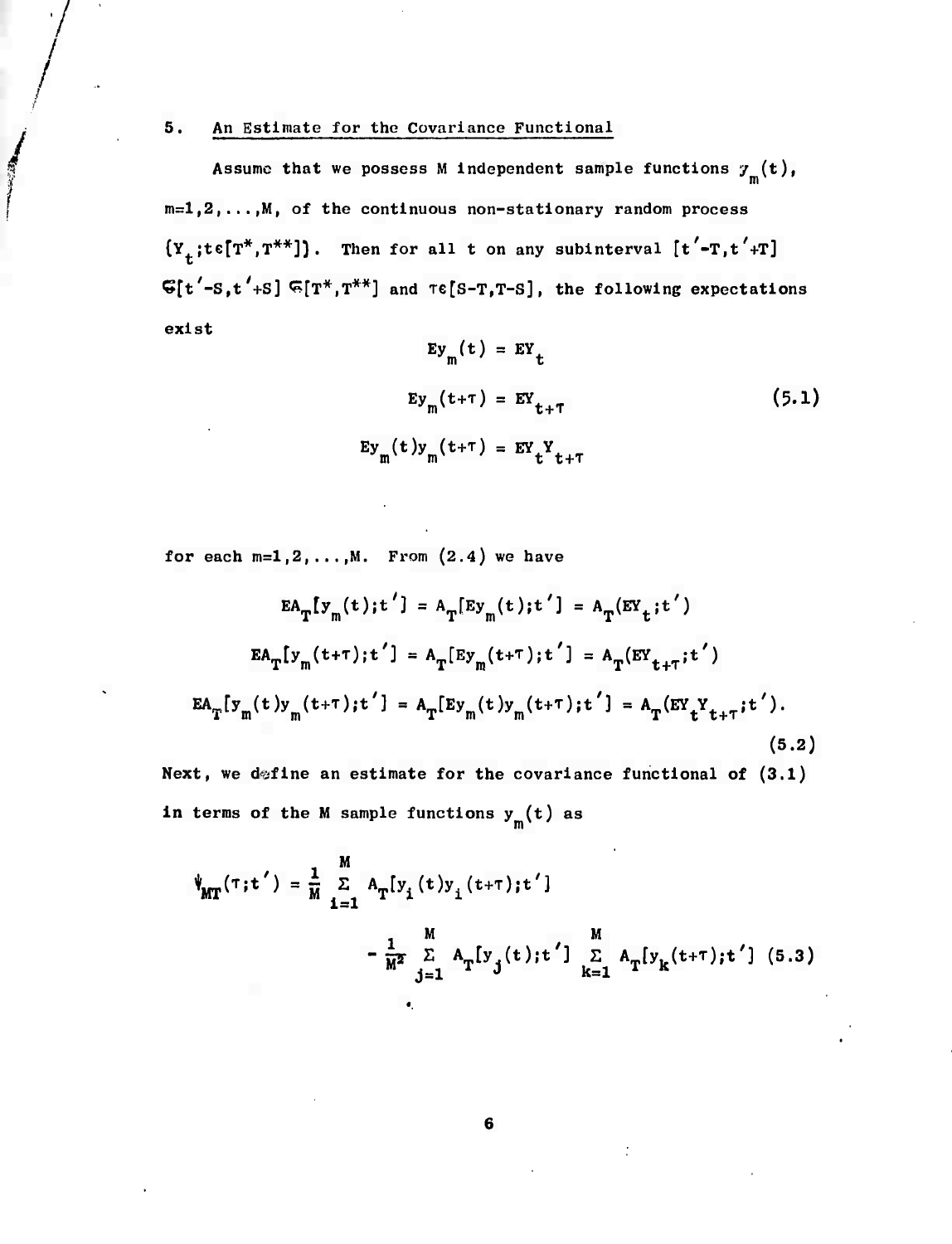and observe that we can rewrite this estimate as

$$
\psi_{MT}(\tau;t') = \frac{1}{M^3} \sum_{i,j,k=1}^{M} \left[ A_T[y_i(t)y_i(t+\tau);t'] - A_T[y_j(t);t']A_T[y_k(t+\tau);t'] \right].
$$
\n(5.4)

The consistency of this estimate is stated in the following theorem and then proved.

Theorem. If  $|\psi_T(\tau;t')|^2 < \infty$  for all te[t'-T,t'+T]  $\subset$ [t'-S,t'+S]  $\subset$ [T<sup>\*</sup>,T<sup>\*\*</sup>] and all  $\tau \in$ [T-S,S-T], then  $E |\psi_{MT}(\tau;t')|^{2} < \infty$  and

$$
\lim_{M\to\infty} E\left[\psi_{MT}(\tau;t') - \psi_{T}(\tau;t')\right]^{2} = 0.
$$

Thus P lim  $\psi_{\text{MT}}(\tau; t') = \psi_T(\tau; t')$  and hence  $\psi_{\text{MT}}(\tau; t')$  is a consistent estimate for  $\psi_T(\tau;t')$ .

Proof: Write

$$
E |\psi_{MT}(\tau;t') - \psi_{T}(\tau;t')|^{2} = E [\psi_{MT}(\tau;t') - \psi_{T}(\tau;t')]^{2}
$$
  

$$
= E \psi_{MT}^{2}(\tau;t') - 2 \psi_{T}(\tau;t') E \psi_{MT}(\tau;t') + \psi_{T}^{2}(\tau;t');
$$
  
i let (5.5)

 $\boldsymbol{7}$ 

 $\bullet$ 

and let

$$
a_{i} = A_{T}[y_{i}(t)y_{i}(t+T);t']
$$
  
\n
$$
b_{j} = A_{T}[y_{j}(t);t']
$$
  
\n
$$
c_{k} = A_{T}[y_{k}(t+T);t'].
$$
 (5.6)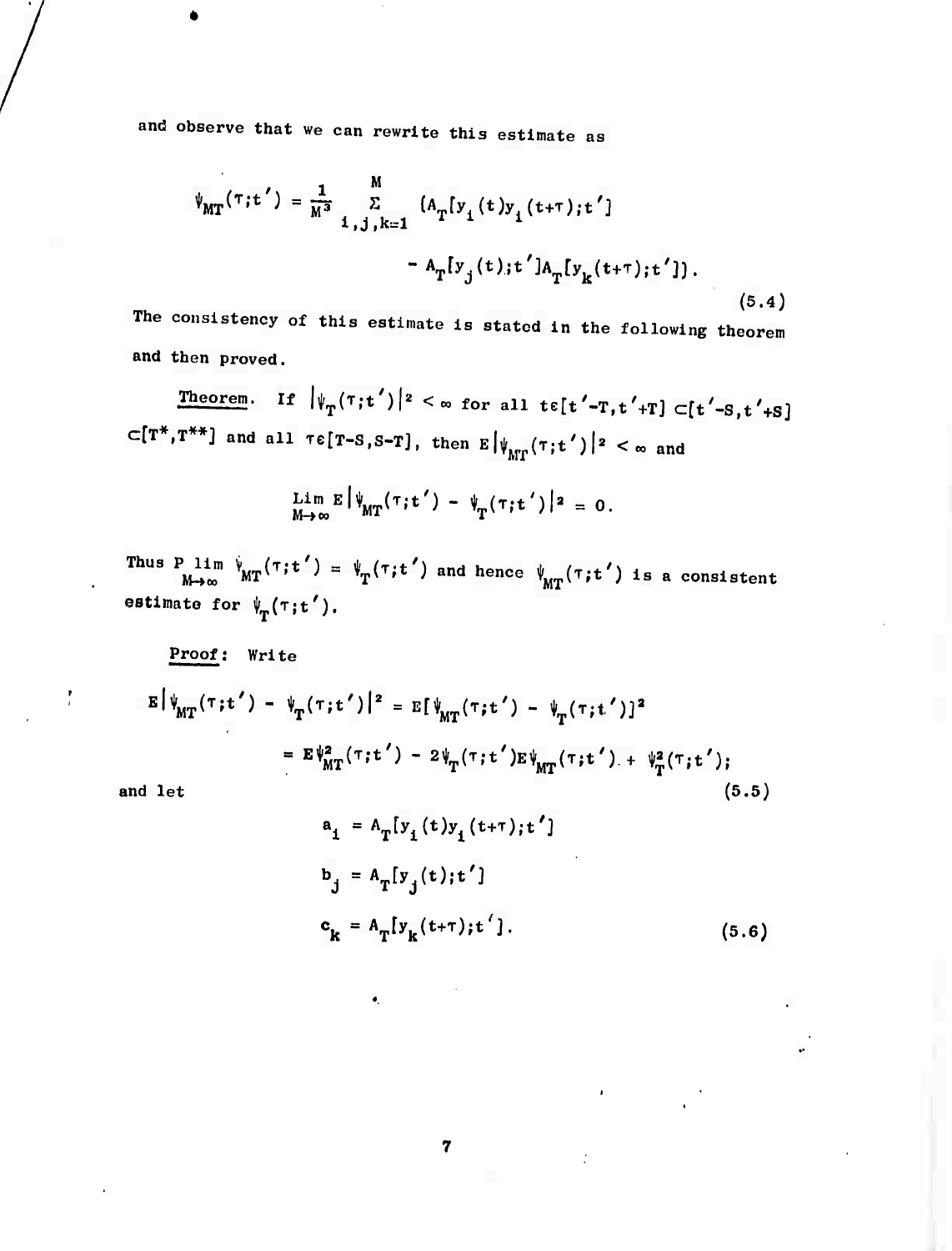**Then the term E\* (rjt') of (5.5) may be written as 'MT**

$$
E\psi_{MT}(\tau;t') = \frac{1}{M^3} \sum_{i,j,k=1}^{M} E(a_i - b_j c_k) = \frac{1}{M} \sum_{i=1}^{M} E(a_i)
$$

$$
- \frac{1}{M^2} \sum_{j=1}^{M} E(b_j c_j) - \frac{1}{M^2} \sum_{j,k=1}^{M} E(b_j)E(c_k)
$$

**where**

 $\mathbf{r}$ 

$$
E(b_j c_j) = E(A_T[y_j(t); t']A_T[y_j(t+T); t'])
$$
  

$$
\leq A_T[Ey_j^2(t); t'] + A_T[Ey_j^2(t+T); t'].
$$

**Then by (3.1) and (5.2),**

$$
E\psi_{MT}(\tau;t') \geq \psi_{T}(\tau;t') - \frac{1}{M} |A_{T}(EY_{t}^{2} + EY_{t+T};t') - A_{T}(EY_{t};t')A_{T}(EY_{t+T};t')|.
$$

But by  $(2.3)$  there exists a positive number  $k_1 < \infty$  such that

$$
|A_T(EY_t^2 + EY_{t+T}^2; t') - A_T(EY_t; t')A_T(EY_{t+T}; t')| \leq k_1
$$

**for all t'e[T\*,T\*\*] and all TG[T-S,S-T]. Therefore**

$$
E\psi_{MT}(\tau;t') \geq \psi_{T}(\tau;t') - \frac{k_1}{M}
$$
 (5.7)

÷

**Similarly** the **term**  $E\sqrt{\frac{2}{n}}$  ( $\tau$ ; t') of (5.5) may be calculated from

$$
\begin{aligned}\n\text{imilarity the term } \mathbb{E} \, \mathbb{V}_{\text{MT}}^{2}(\tau; t') & \text{of (5.5) may be calculated from} \\
\mathbb{E} \, \mathbb{V}_{\text{MT}}^{2}(\tau; t') &= \mathbb{E} \big[ \, \frac{1}{M^{3}} \sum_{i, j, k=1}^{M} \left( a_{i} - b_{j} c_{k} \right) \big] \big[ \, \frac{1}{M^{3}} \sum_{m, n, p=1}^{M} \left( a_{m} - b_{n} c_{p} \right) \big] \big] \\
&= \frac{1}{M^{6}} \sum_{i, j, k, m, n, p=1}^{M} \mathbb{E} \big[ \left( a_{i} - b_{j} c_{k} \right) \left( a_{m} - b_{n} c_{p} \right) \big] \\
&= \frac{1}{M^{2}} \sum_{i, m=1}^{M} \mathbb{E} \big( a_{i} a_{m} \big) - \frac{2}{M^{3}} \sum_{i, n, p=1}^{M} \mathbb{E} \big( a_{i} b_{n} c_{p} \big) + \frac{1}{M^{4}} \sum_{j, k, n, p=1}^{M} \big( b_{j} c_{k} b_{n} c_{p} \big) \\
&= \frac{1}{M^{2}} \sum_{i, m=1}^{M} \mathbb{E} \big( a_{i} a_{m} \big) - \frac{2}{M^{3}} \sum_{i, n, p=1}^{M} \mathbb{E} \big( a_{i} b_{n} c_{p} \big) + \frac{1}{M^{4}} \sum_{j, k, n, p=1}^{M} \big( b_{j} c_{k} b_{n} c_{p} \big) \\
&= \frac{1}{M^{2}} \sum_{i, m=1}^{M} \mathbb{E} \big( a_{i} a_{m} \big) - \frac{2}{M^{3}} \sum_{i, m=1}^{M} \mathbb{E} \big( a_{i} b_{m} c_{p} \big) + \frac{1}{M^{4}} \sum_{j, k, n, p=1}^{M} \big( b_{j} c_{k} b_{n} c_{p} \big) \\
&= \frac{1}{M^{2}} \sum_{i, m=1}^{M} \mathbb{E} \big( a_{i} a_{m} \big) - \frac{2}{M^{3}} \sum
$$

**8**

 $\ddot{\cdot}$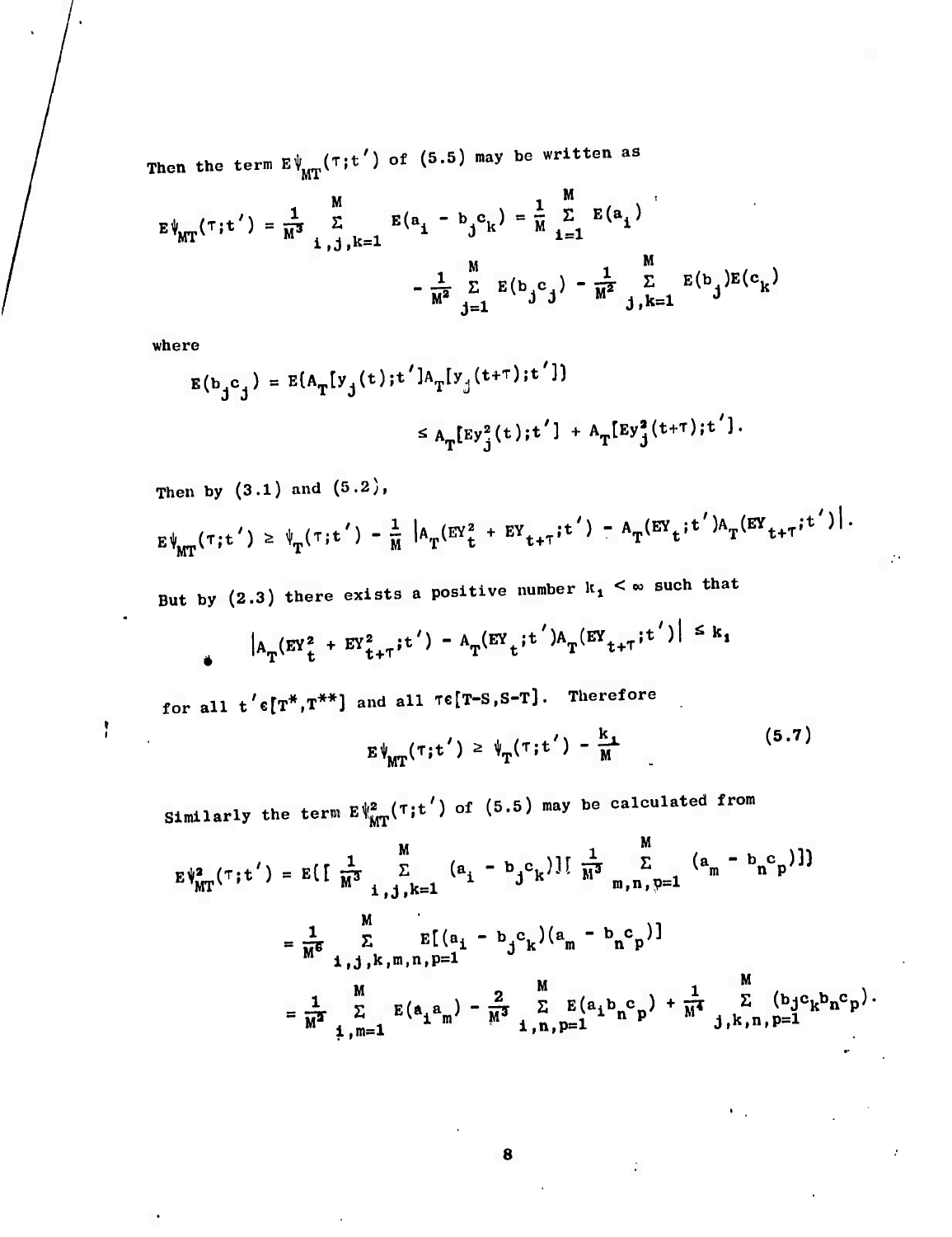Then by  $(3.1)$  and  $(5.2)$ 

and (5.2)  

$$
E \psi_{MT}^2(\tau; t') \leq \psi_{T}^2 + \frac{K}{M} [A_{T} (EY_{t}^4 + EY_{t+T}^4; t'])]
$$

where  $K = f(M^{-1}, M^{-2})$ . Therefore, by  $(2.3)$ , there exists a positive number  $k_2 < \infty$  such that

$$
K[A_T(EY_t^4 + EY_{t+T}^4; t')] \leq k_2
$$

and hence

$$
E\Psi_{MT}^{2}(\tau;t') \leq \Psi_{T}^{2}(\tau;t') + \frac{k_{2}}{M}.
$$
 (5.8)

Substituting  $(5.7)$  and  $(5.8)$  into  $(5.5)$ 

$$
E |\psi_{MT}(\tau;t') - \psi_{T}(\tau;t')|^{2} \leq \psi_{T}^{2}(\tau;t') + \frac{k_{2}}{M} - 2 \psi_{T}^{2}(\tau;t') + \frac{2k_{1}}{M} \psi_{T}(\tau;t')
$$
  
+  $\psi_{T}^{2}(\tau;t') \leq \frac{1}{M} [k_{2} + 2k_{1} \psi_{T}(\tau;t')]$ 

Since it was assumed that  $|\psi_{\sf m}(\tau;{\bf t}')|^2 < \infty$ , then

$$
\lim_{M\to\infty} E \left| \psi_{MT}(\tau;t') - \psi_{T}(\tau;t') \right|^2 = 0
$$

for all te[t'-T,t'+T]  $\subset$ [t'-S,t'+S]  $\subset$ [T<sup>\*</sup>,T<sup>\*\*</sup>] and all  $\tau$ e[T-S,S-T].

6. An Estimate for the Spectral Representation

Let

$$
\Phi_{M}(nw_{S-T}; t') = |A_{S-T}[ \psi_{MT}(\tau; t') \cos(nw_{S-T} \tau)]| + |A_{S-T}[ \psi_{MT}(\tau; t') \sin(nw_{S-T} \tau)]|
$$

be an estimate of the spectral representation  $\Phi(nw^S_{S-T};t')$  as given by (4.2). For  $\Phi_{\text{M}}(\text{nw}_{S-T}; t^{\text{f}})$  to be a consistent estimate of  $\Phi(\text{nw}_{S-T}; t^{\text{f}})$ ,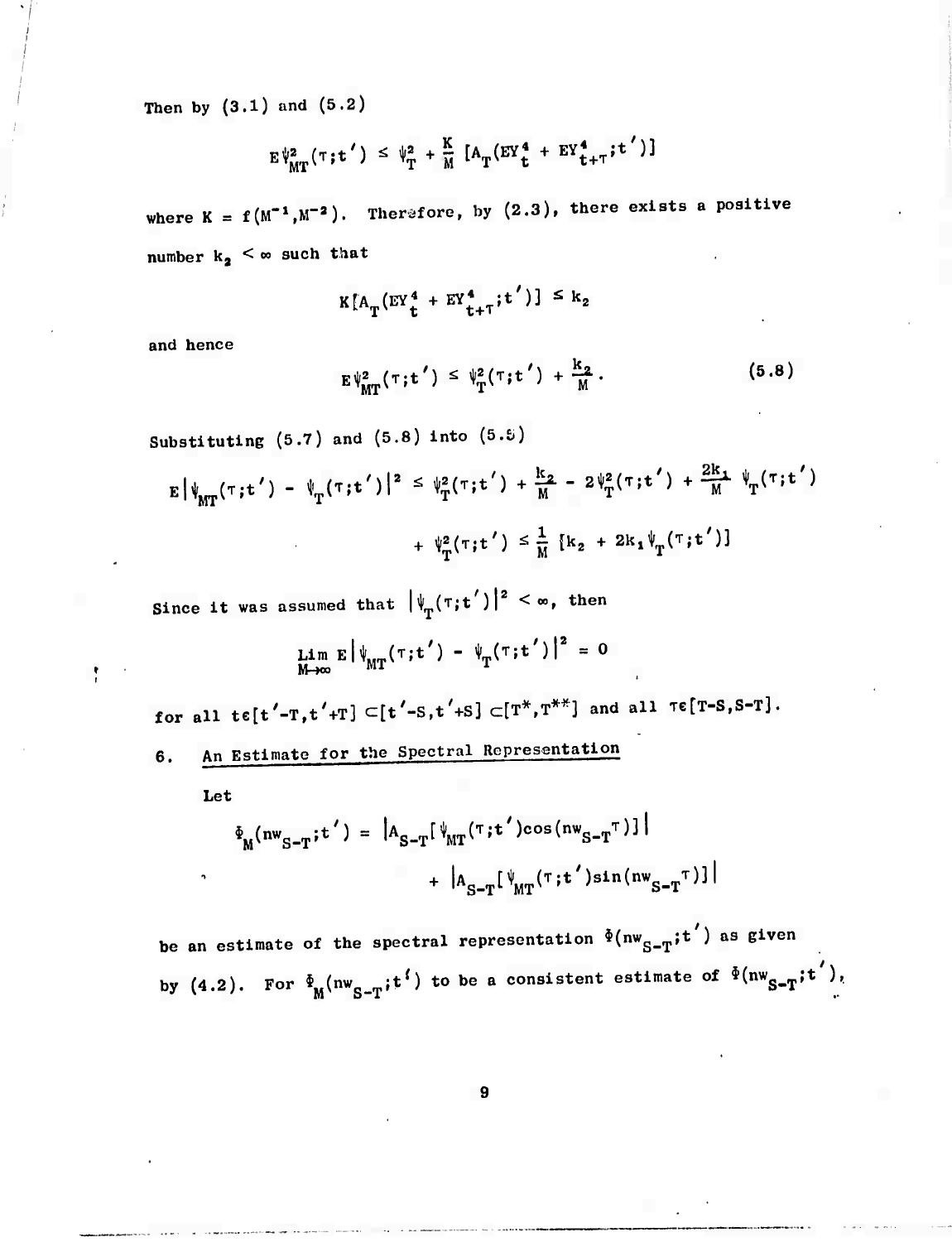we show that

$$
\lim_{M\to\infty} E\left[\Phi_M(nw_{S-T}^{\prime};t^{\prime}) - \Phi(nw_{S-T}^{\prime};t^{\prime})\right]^2 = 0
$$

Consider

$$
|\Phi_{M}(nw_{S-T};t') - \Phi(nw_{S-T};t')| = ||A_{S-T}[\psi_{MT}(\tau;t')cos(nw_{S-T}|\tau)]|
$$
  
+  $|A_{S-T}[\psi_{MT}(\tau;t')sin(nw_{S-T}|\tau)]|$   
-  $|A_{S-T}[\psi_{T}(\tau;t')cos(nw_{S-T}|\tau)]|$   
-  $|A_{S-T}[\psi_{T}(\tau;t')sin(nw_{S-T}|\tau)]|$   
 $\leq |A_{S-T}[(\psi_{MT}(\tau;t') - \psi_{T}(\tau;t'))(cos(nw_{S-T}|\tau)]|$   
+  $|A_{S-T}[(\psi_{MT}(\tau;t') - \psi_{T}(\tau;t'))]sin(nw_{S-T}|\tau)]$   
 $\leq 2 A_{S-T}[\psi_{MT}(\tau;t') - \psi_{T}(\tau;t')].$ 

Taking the mathematical expectation of the square of each side of this Inequality yields

$$
\mathbf{f}^{\prime}
$$

$$
E\left|\Phi_{M}(nw_{S-T};t') - \Phi(nw_{S-T};t')\right|^{2} \leq 4 E(A_{S-T}^{2}[\psi_{MT}(\tau) - \psi_{T}(\tau;t)]^{2})
$$

By Schwarz' inequality

$$
A_{S-T}^{2}[\n\psi_{MT}(\tau;t') - \psi_{T}(\tau;t')]\n] \leq A_{S-T}[\n\psi_{MT}(\tau;t') - \psi_{T}(\tau;t')|^{2}];
$$

and thus we conclude from (5.10) that

$$
\lim_{M \to \infty} E \left| \Phi_M(nw_{S-T}; t') - \Phi(nw_{S-T}; t') \right|^2 \leq \lim_{M \to \infty} \left\{ 4 A_{S-T} [E] \psi_{MT}(\tau; t') - \psi_T(\tau; t') \right\}^2 \right\}
$$
  

$$
\leq 4 A_{S-T} [\lim_{M \to \infty} E] \psi_{MT}(\tau; t') - \psi_T(\tau; t') \left| \right| = 0.
$$

 $\frac{1}{2}$ 

Therefore P Lim  $\Phi_{\mathbf{M}}(n\mathbf{w}_{s-m}; \mathbf{t}') = \Phi(n\mathbf{w}_{s-1}; \mathbf{t}')$  and  $\Phi(n\mathbf{w}_{s-1}; \mathbf{t}')$  $M\rightarrow\infty$   $M^{(nw)}S-T$ ;t ) =  $\Phi(nw_{S-T};t')$  and  $\Phi_M(nw_{S-T};t')$  is a consistent estimate of the spectral representation  $\Phi(nw_{n-1}:t^{\prime})$ .